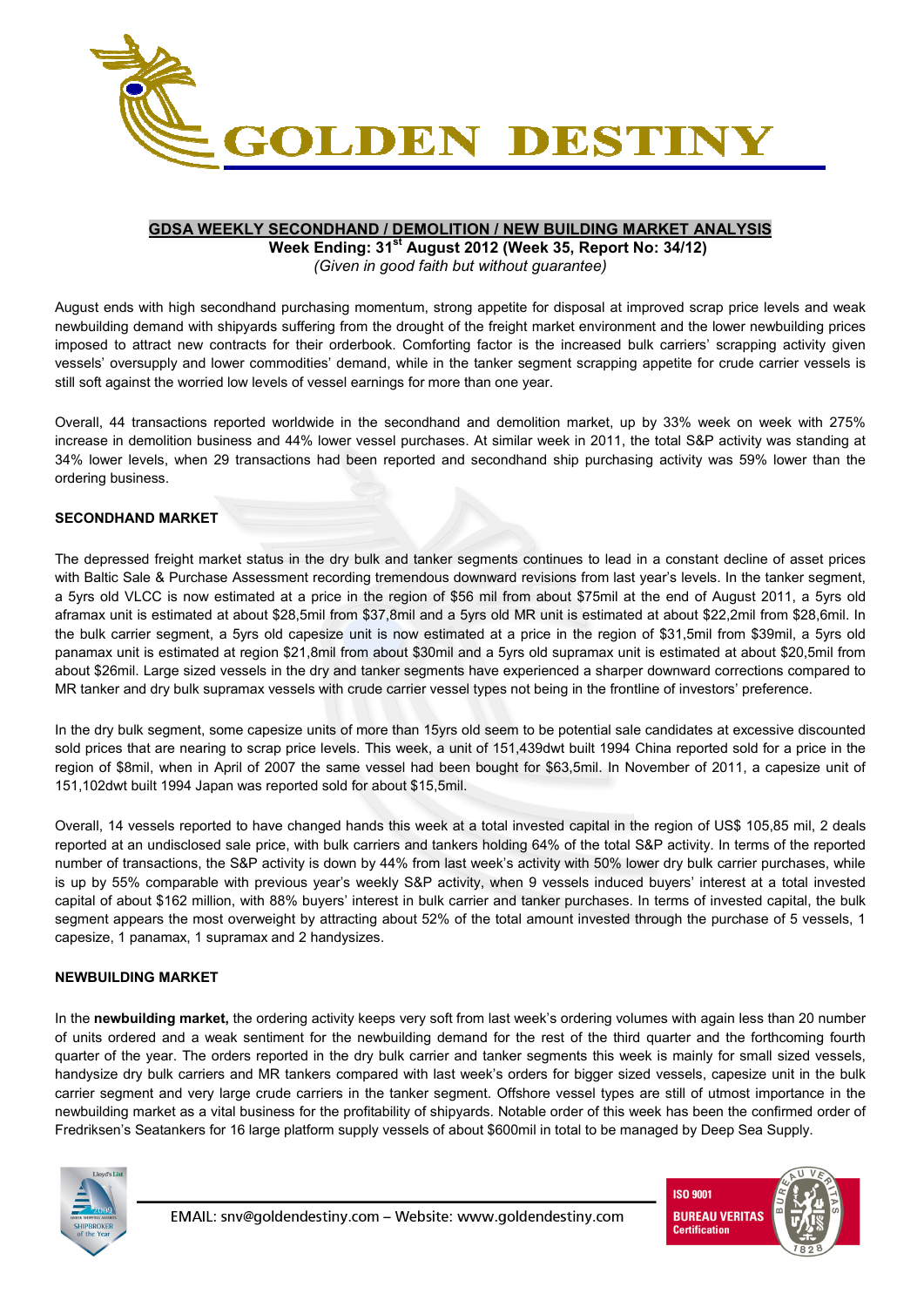Overall, the week closed with 13 fresh orders reported worldwide at a total deadweight of 603,600 tons, posting no weekly change with bulk carriers' newbuilding business keeping the lion share 62% of this week's total volume of newbuilding contracts. At similar week closing in 2011, the newbuilding business was up by 70%, when 22 fresh orders had been reported with 10 contracts in the bulk carrier segment, 4 in the tanker and 8 in the offshore. In terms of invested capital, the total amount of money invested is estimated at region \$322 mil with 15% of the total number of orders being reported at an undisclosed contract price. The container segment attracted a firm amount of invested capital of about \$160mil for sub-panamax units, while the offshore keeps a steady pace of investments with contracts of a high value per week.

In the **bulk carrier** segment, Wilmar Holdings of Singapore ordered two handysize units of 35,800dwt for construction in Qingshan Shipyard of China at a price of \$22,5mil each for delivery in 2013-2014. In addition, Taiwanese dry bulk player, Wisdom Marine, has placed an order for four 34,000dwt handysize vessels in Namura Shipbuilding for a price in the region of \$21mil each with delivery for the first two units in the second half of 2014 and the other pair in the first half of 2015. Wisdom stated that is aware that the same units for construction in a Chinese yard are costing less than \$20mil, but they prefer the Japanese yard due to their longestablished relationship. In the kamsarmax segment, Chinese shipbuilder Jinhai HI in Zhejiang has won a contract from Japan's Nisshin Shipping for two 82,000dwt units, with an option for two more, under a new energy efficient eco-friendly design.

In the **tanker** segment, Pyxis Shipmanagement of Greece has ordered a MR 52,000dwt unit in SPP Shipbuilding of South Korea for a price \$33mil with delivery in 2014.

In the **container** segment, Pacific International Lines of Singapore ordered four boxship units in the small panamax segment of 3,800 TEU in Dalian Shipbuilding for a price in the region of \$40mil each with delivery in 2014-2015.

In the **offshore** segment, Malaysian shipbuilder Nam Cheong has secured three contracts of \$43,8mil for one platform supply vessel and two anchor handling towing supply vessels. The two AHTS are from established customers in Norway and Middle East, while the PSV contract is a breakthrough deal for Nam Cheong from a new customer, who is an emerging offshore marine services and construction company based in West Africa. In addition, Floatel has contracted for a fourth accommodation semisubmersible at Keppel FELS for \$315m, confirming a letter of intent signed in March. The new generation harsh environment semi-submersible will be built to the Floatel Superior design, a DSS 20NS design developed by GustoMSC and Keppel FELS' Deepwater Technology Group. The platform is set to be delivered in early 2015 and will be able to accommodate 440 in single bed cabins.

Daewoo Shipbuilding & Marine Engineering (DSME) has won a \$1.96bn order to build five fixed platforms for a customer in Africa. The units are scheduled for delivery by April 2016. This is the first offshore order since DSME's first contract for a floating LNG plant in June. The shipbuilder has previously said that it expects to boost orders for offshore equipment by 34% this year to \$8.5bn.

#### **DEMOLITION MARKET**

In the demolition market, demand for disposal remains high with India offering strong competitive levels with steel prices being on rise and Indian Rupee stronger against the dollar. Prices for dry units have reached levels even \$430/ldt with Turkey entering the game with firm levels, while China is still out of the scene with prices even below \$300/ldt. Some container units have fetched levels of \$440-\$450/ldt this week for disposal in India. Bangladesh competes with India, while Pakistan is still behind with limited success of getting firm volume of ships in its scrap yards. Gadani buyers are looking to secure some tonnage after the Eid holidays.

The week ended with 30 vessels reported to have been headed to the scrap yards of total deadweight 822,593 tons, 7 demolition transactions have been reported as old sales. In terms of the reported number of transactions, the demolition activity is up by 275% from previous week's business with 250% rise in bulk carrier scrapping activity. In terms of total deadweight sent for scrap, there has been an increase of 12%, with Bangladesh winning 5 and India 11 of the total 30 demolition transactions, while Pakistan didn't gain not even a deal and China only two. Notable demolition transaction has been the disposal of panamax bulk carrier M/V "SUBIC STAR" of 11,889 ldt built 1984 for \$450/ldt in India, full spares.

At a similar week in 2011, demolition activity was 50% lower than today's levels, in terms of the reported number of transactions, when 20 vessels had been reported for scrap of total deadweight 825,859 tons with bulk carriers holding 45% of the total number of vessels sent for disposal. Scrap prices were floating at stronger levels with India and Bangladesh offering \$500-\$505/ldt for dry and 525/ldt for wet cargo.

**PIRAEUS OFFICE: 57** AKTI MIAOULI 18536, GREECE TEL: +30 210 4295000 **ISTANBUL OFFICE**: BARBAROS MH.ATATURK CD. IHLAMUR SOK. AGAOGLU MY PRESTIGE PLAZA, F: 5 / R: 40 – TEL: +90 216 688 39 33 *EMAIL: snv@goldendestiny.com WEBSITE*: *www.goldendestiny.com*